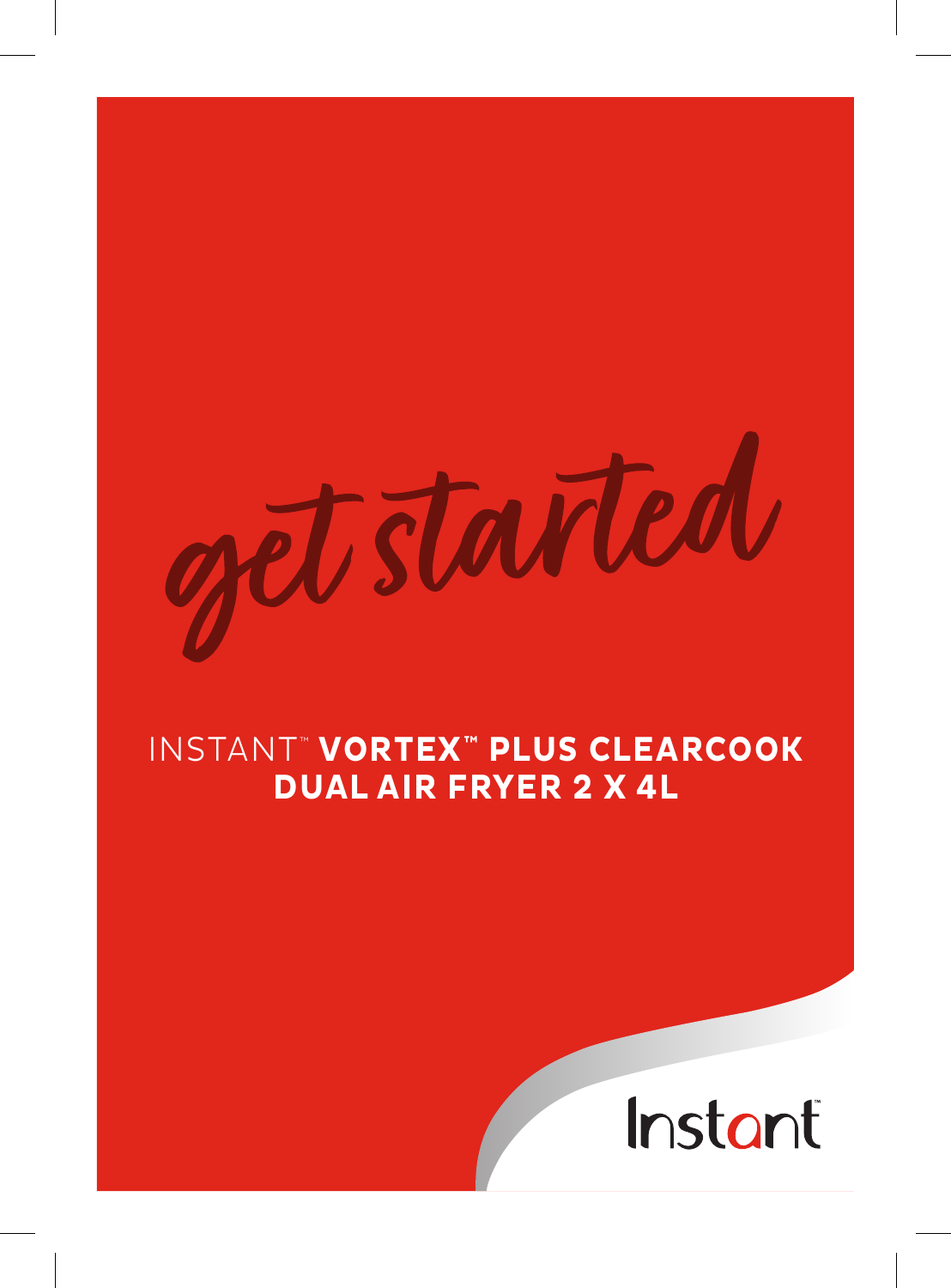Welcome

Welcome to your new Instant™ Vortex™ Plus!

This Instant Vortex Plus ClearCook Dual Air Fryer can help you cook delicious meals with less oil and less hassle. We hope you fall in love with Instant air frying, and enjoy it in your kitchen for years to come!

## **AWARNING**

Before using your new Vortex Plus, read all instructions, including the Safety, Maintenance and Warranty document. Failure to follow the safeguards and instructions may result in injury and/or property damage.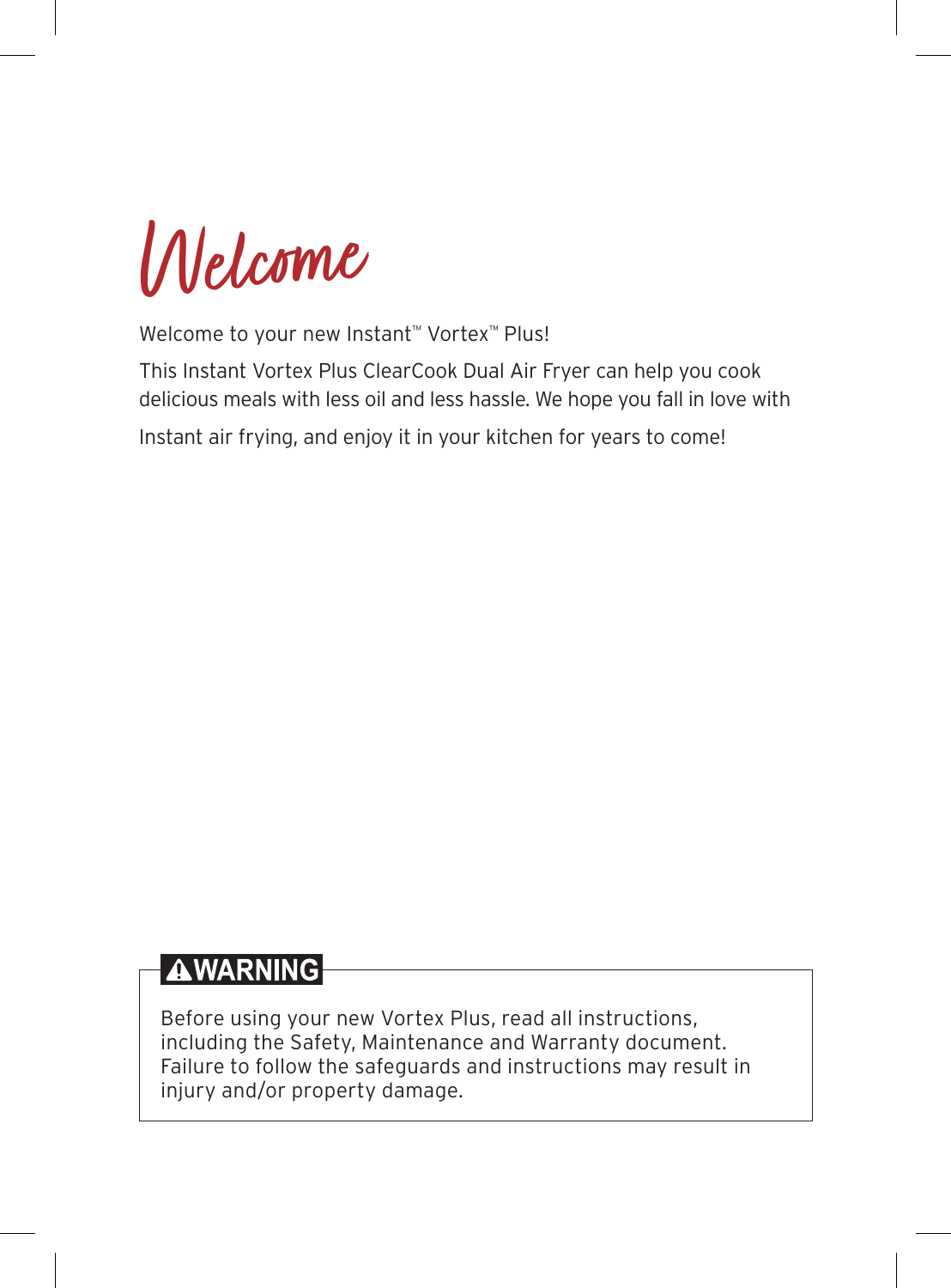## **CONTENTS**

| What's in the box      | 2  |
|------------------------|----|
| Using your Vortex Plus | 3  |
| Initial set up         | 5  |
| Cooking                | 7  |
| Smart Programmes       | 11 |
| Using both baskets     | 14 |
| Cleaning               | 17 |
| Learn more             | 18 |
| <b>Notes</b>           | 19 |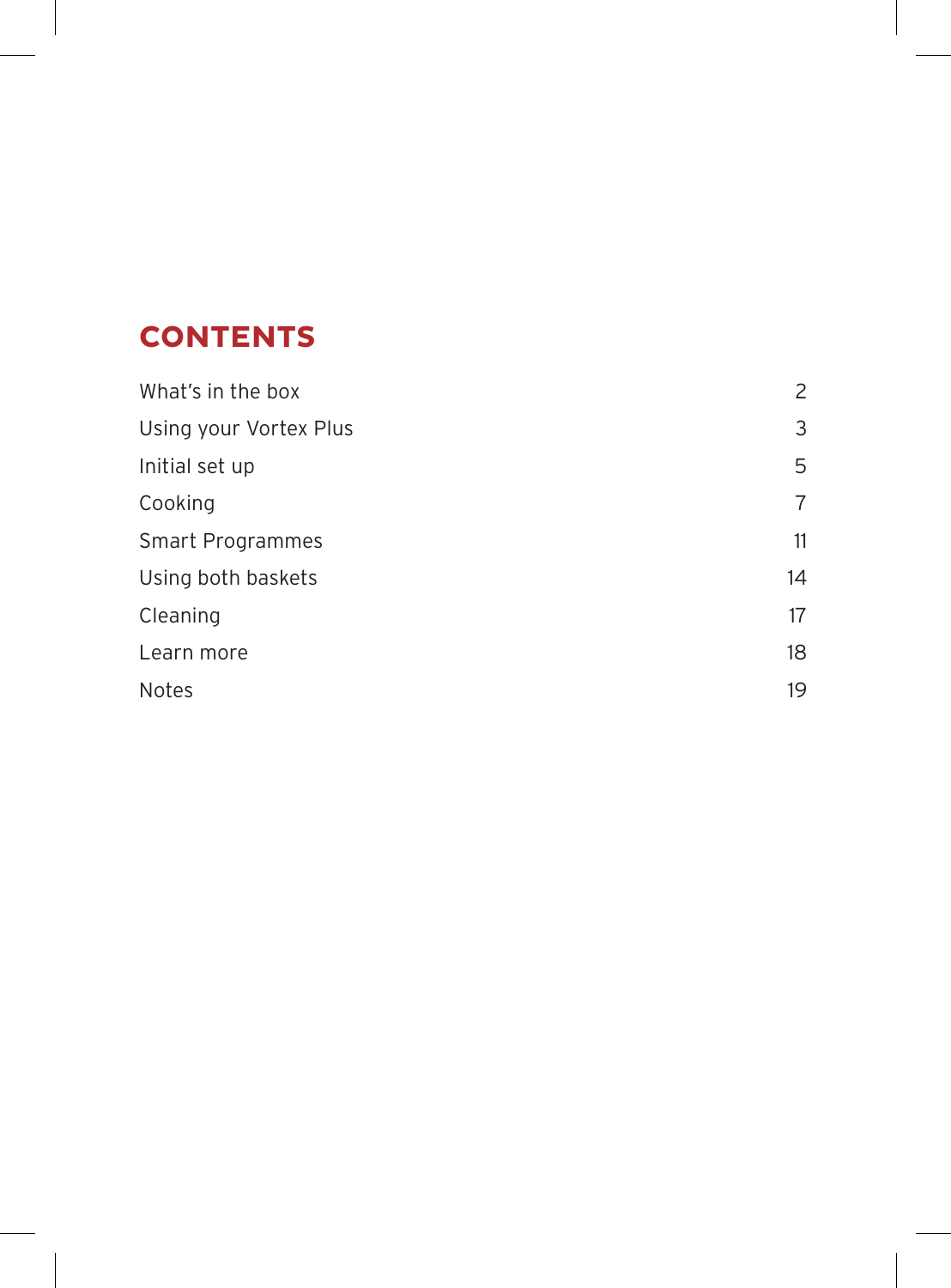# **WHAT'S IN THE BOX**

Air Fryer



### Parts and accessories



*Illustrations are for reference only and may differ from the actual product.*

### Remember to recycle!

We designed this packaging with sustainability in mind. Please recycle everything that can be recycled where you live. Be sure to keep this Guide, along with the Safety, Maintenance and Warranty guide for reference.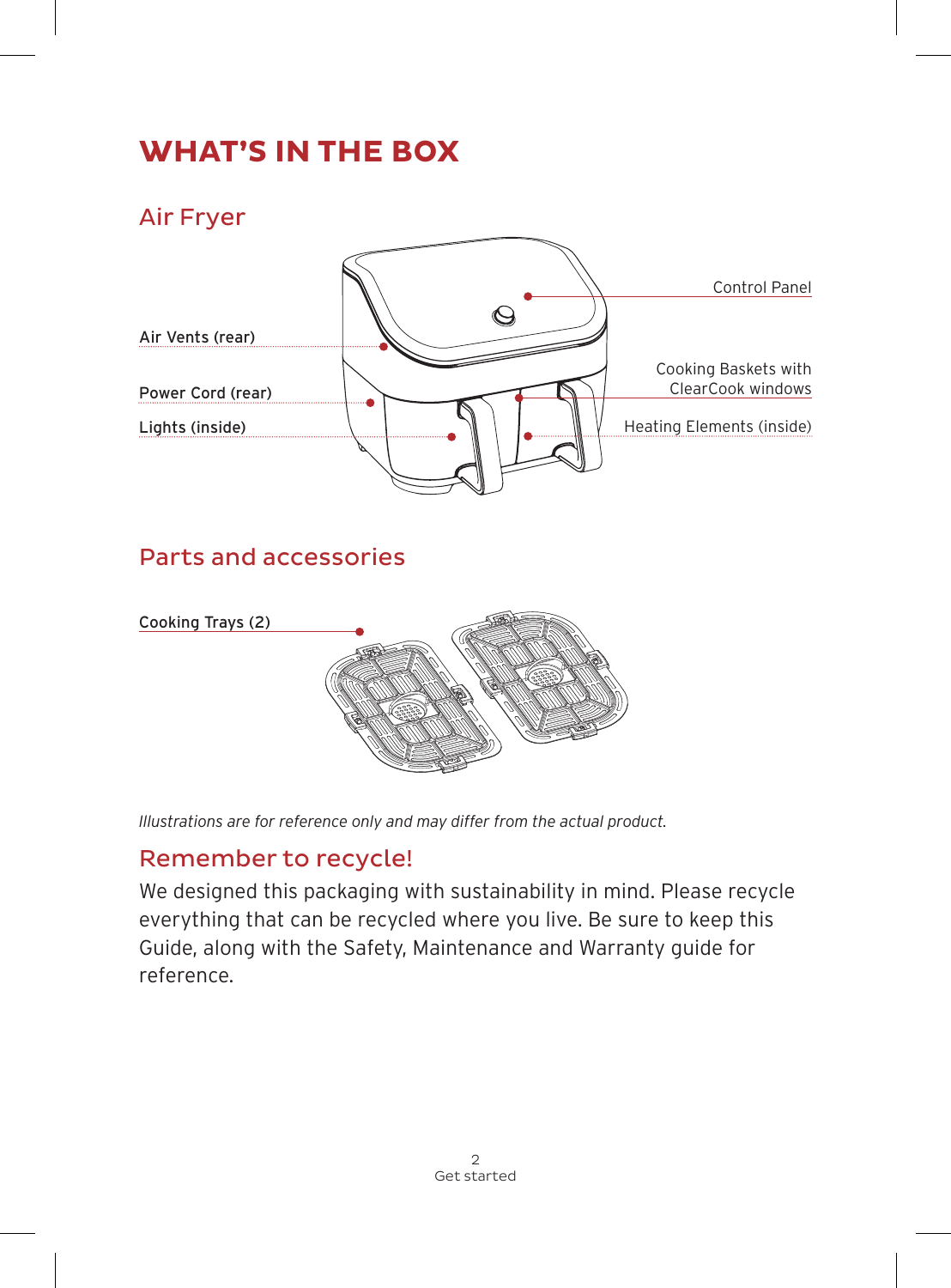# **USING YOUR VORTEX PLUS**

### Control panel

We've designed the control panel to be simple to use and easy to read.



- 1. Left + Right Basket Status Display
	- Cooking temperature
	- Cooking time
	- Messages
	- Error codes
- 2. Smart Programmes
- 3. Temperature Control
	- Increase or decrease cooking temperature
- 4. Time Control
	- Increase or decrease cooking time
- 5. Left (1) + Right (2) Basket Selectors
- 6. Light
- 7. SyncFinish
	- Set separate programmes to end at the same time
- 8. SyncCook
	- Match right and left basket settings
- 9. Start
- 10.Cancel
- 11. Control Dial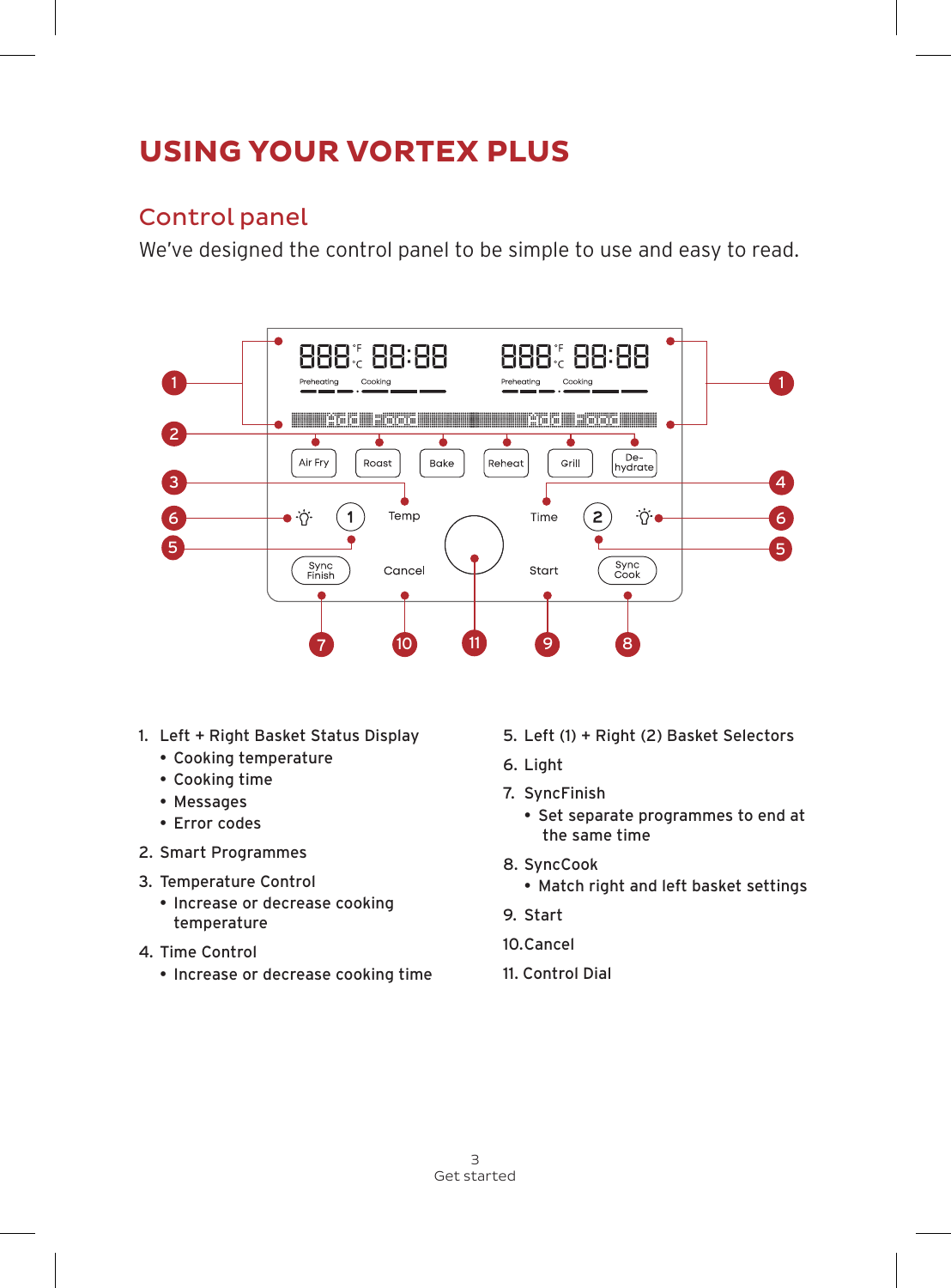## Turning the sound On/Off

You can set notification sounds to ON or OFF.

When in Ready or Cooking modes, press and hold Time and Temp for 5 seconds until the display shows Sound On or Sound Off.

*Error alerts cannot be turned off.*

#### Choosing the temperature unit

You can display cooking temperature in either Celsius or Fahrenheit.

When in Ready or Cooking modes, press and hold Temp for 5 seconds until the display shows °C or °F.

### Reset Smart Programmes to original settings

#### Reset individual Smart Programmes

• Once you've selected the Smart Programme, press and hold that Smart Programme button for 3 seconds.

*The Smart Programme's button blinks and the cooking time and temperature are restored to the factory default setting.*

#### Reset all Smart Programmes

With the cooker in Ready mode, press and hold the Control Dial for 3 seconds until the cooker beeps.

*All Smart Programme cooking times and temperatures are restored to the factory default setting.*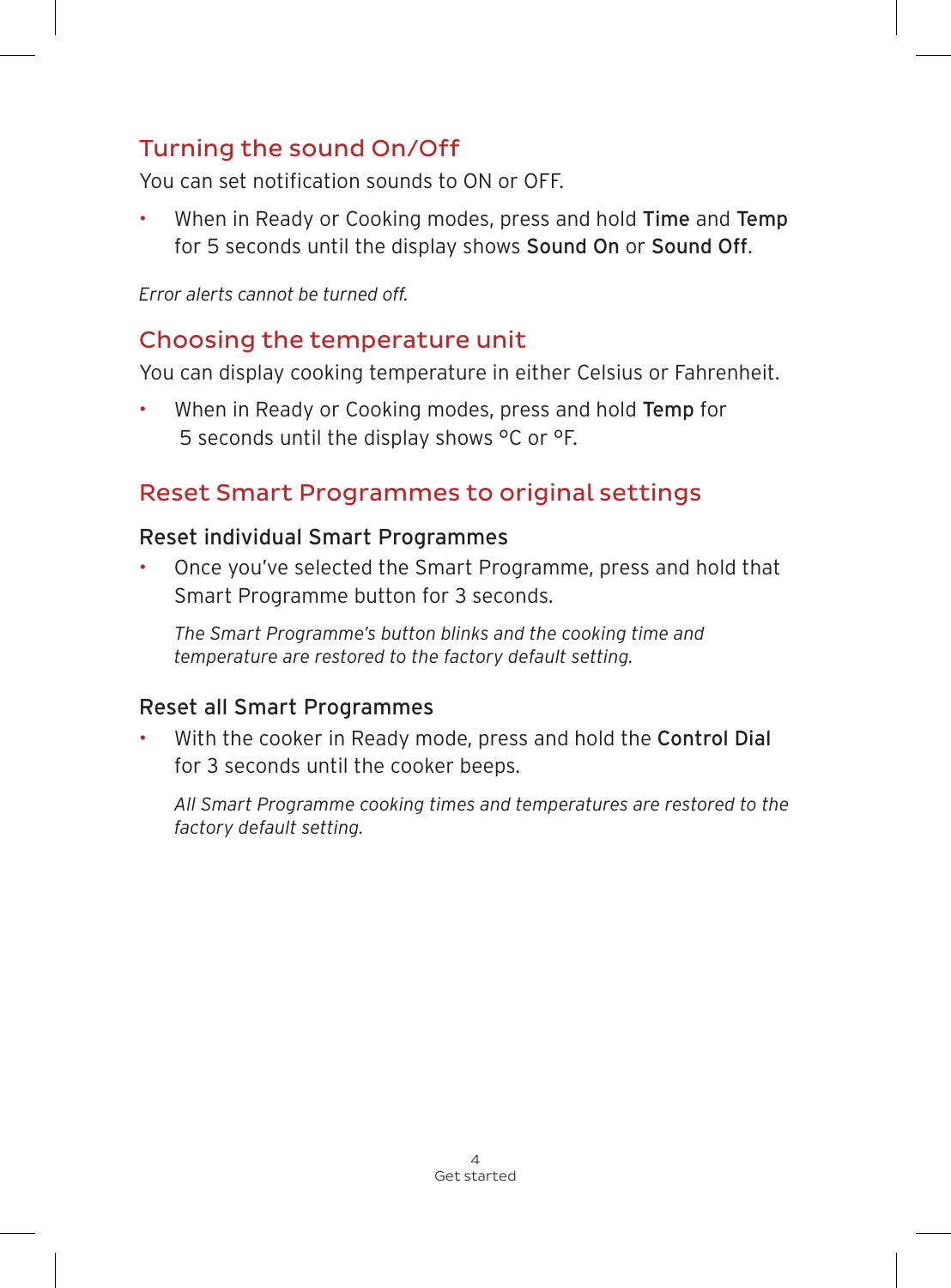# **INITIAL SET UP**

## Unpack

- 1. Remove your new Vortex Plus from the box.
- 2. Remove all the packaging material from in and around the air fryer.
- 3. Make sure to remove all the accessories from inside the air fryer.
- 4. Don't remove the safety warning stickers or the rating label from the air fryer.

## Clean before use

- 1. Wipe the interior with a damp cloth. Use a clean, soft cloth to dry.
- 2. Wash the accessories with hot water and dish soap. Rinse with warm, clear water and use a soft cloth to dry.

## Placement

- 1. Place your Vortex Plus on a stable, level surface, away from combustible material and external heat sources. Do not place your Vortex Plus on top of another appliance.
- 2. Make sure to leave at least 13 cm of space above and around all sides of the appliance to allow for sufficient air flow.

## Test run

Before using your new Vortex Plus for the first time, perform a test run to ensure everything is working correctly.

### To perform a test run:

- 1. Follow the instructions for cooking on page 7.
- 2. Insert the cooking basket, but do not add food.
- 3. Select basket 1.
- 4. The Air Fry programme activates by default.
- 5. Change the cooking temperature to 205°C / 400°F.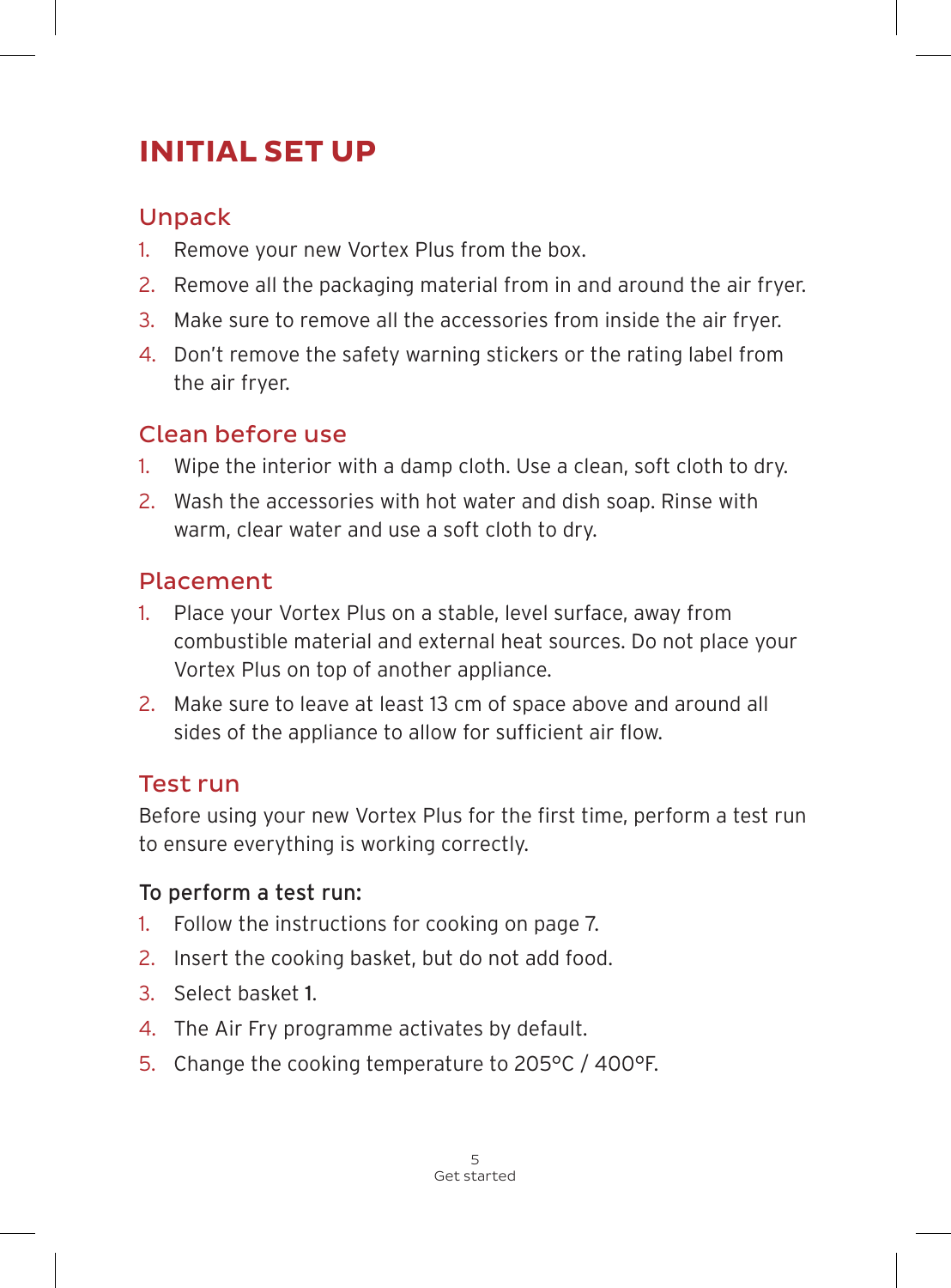- 6. Change the cooking time to 18 minutes.
- 7. Select basket 2.
- 8. The Air Fry programme activates by default.
- 9. Change the cooking temperature to 205°C / 400°F.
- 10. Change the cooking time to 18 minutes.
- 11. Press Start and the air fryer starts the test run.
- 12. When the display shows Add Food, just wait 10 seconds for the programme to resume (do not add any food).
- 13. When the display shows Turn Food, just wait 10 seconds for the programme to resume.
- 14. After the cooking session is done, let the unit cool.

*Now you're ready to cook a meal in your Instant Vortex Plus!*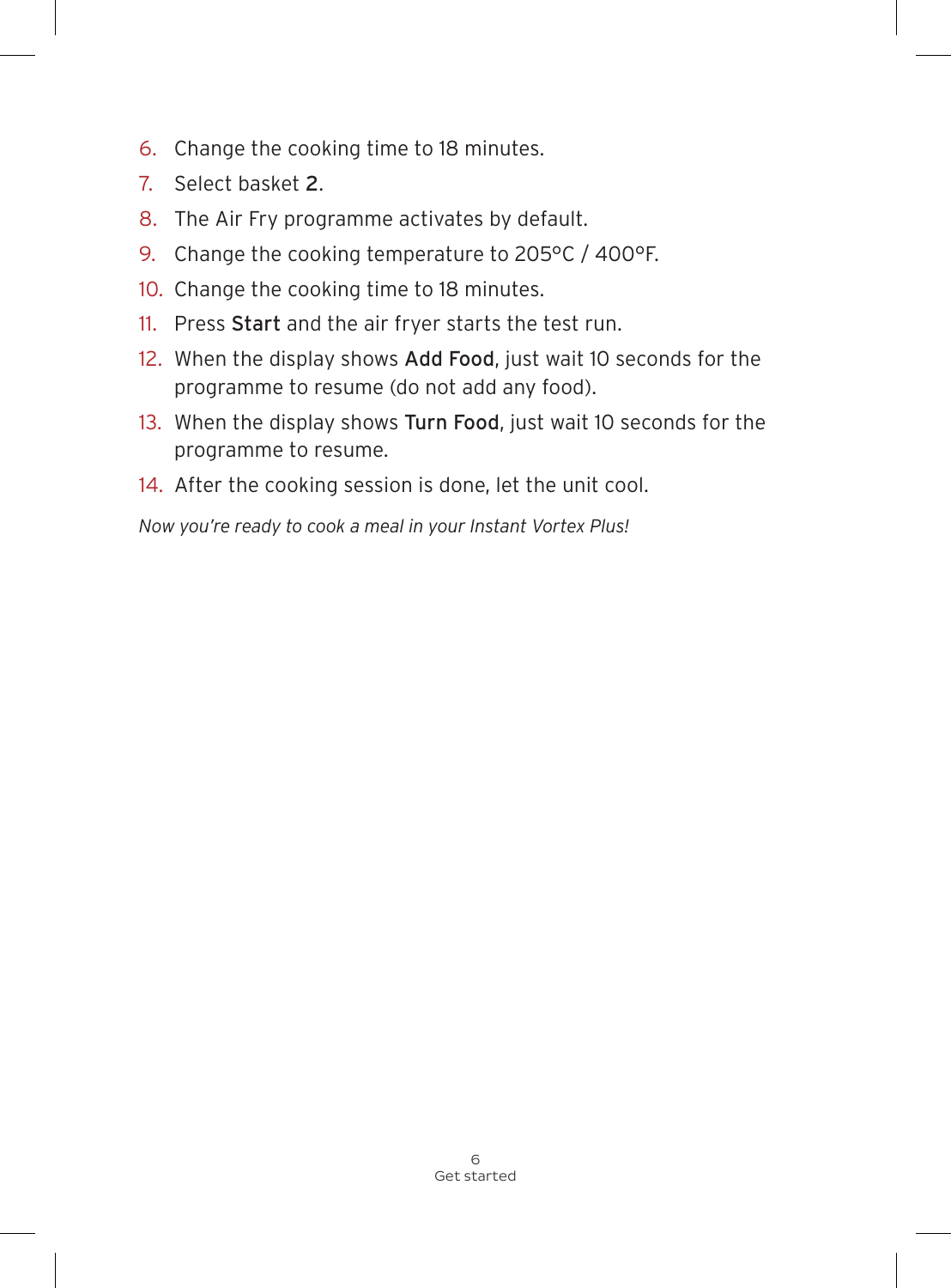# **COOKING**

The Vortex Plus uses rapid air circulation to crisp or cook food, giving your meals all the rich, crispy flavour of deep frying, with little to no oil.

# **AWARNING**

### HOT SURFACES

The air fryer will be hot during and after cooking. Always exercise extreme caution when removing food from the hot cooking chamber. Touching hot surfaces may result in personal injury, and/or property damage.

#### MUST ALLOW AIR FLOW

To prevent personal injury, do not block air intake or air vents.

## What to cook in

The cooking basket and cooking tray are perforated to allow air to flow under and around your food, and should be used for most foods, like wings and cauliflower bites.

*You can place food right on the cooking tray, without using foil or other coverings.*

For the Baking programme only, you can use a metal baking dish to hold things like batter for cakes and dough for breads. Place the baking dish inside the cooking basket for baking.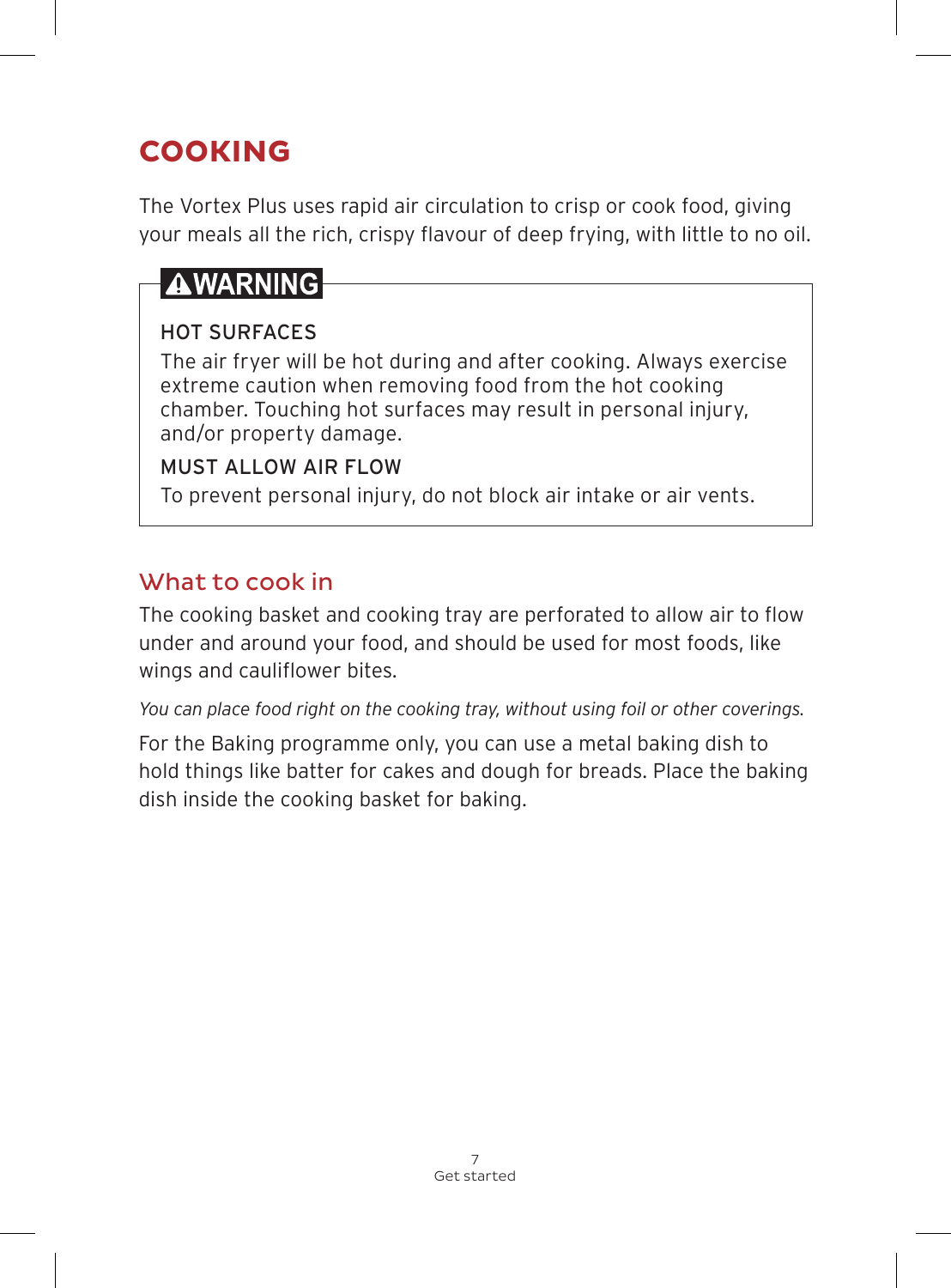### How to cook

These instructions explain how to cook using one basket at a time. See below for information on using both baskets.

### Prep

Thaw, cut, season or batter your ingredients according to your recipe.

### Preheat

- 1. Insert the cooking basket into the air fryer.
- 2. Press 1 (to cook in left basket) or 2 (to cook in right basket).

*The Air Fry button blinks and the display shows the default time and temperature.*

3. If you want to select a smart programme other than Air Fry, press the button for the programme you want to use.

*The default time and temperature are displayed for that smart programme.*

- 4. If you want to adjust the cooking time, press Time and use the Control Dial to increase or decrease it.
- 5. If you want to adjust the cooking temperature, press Temp and use the Control Dial to increase or decrease it.
- 6. Press Start to begin. The status bar shows Preheating.
- 7. When the cooker reaches the target temperature, the display shows Add Food.

*Note: Add Food applies to Air Fry, Roast, Bake and Grill only.*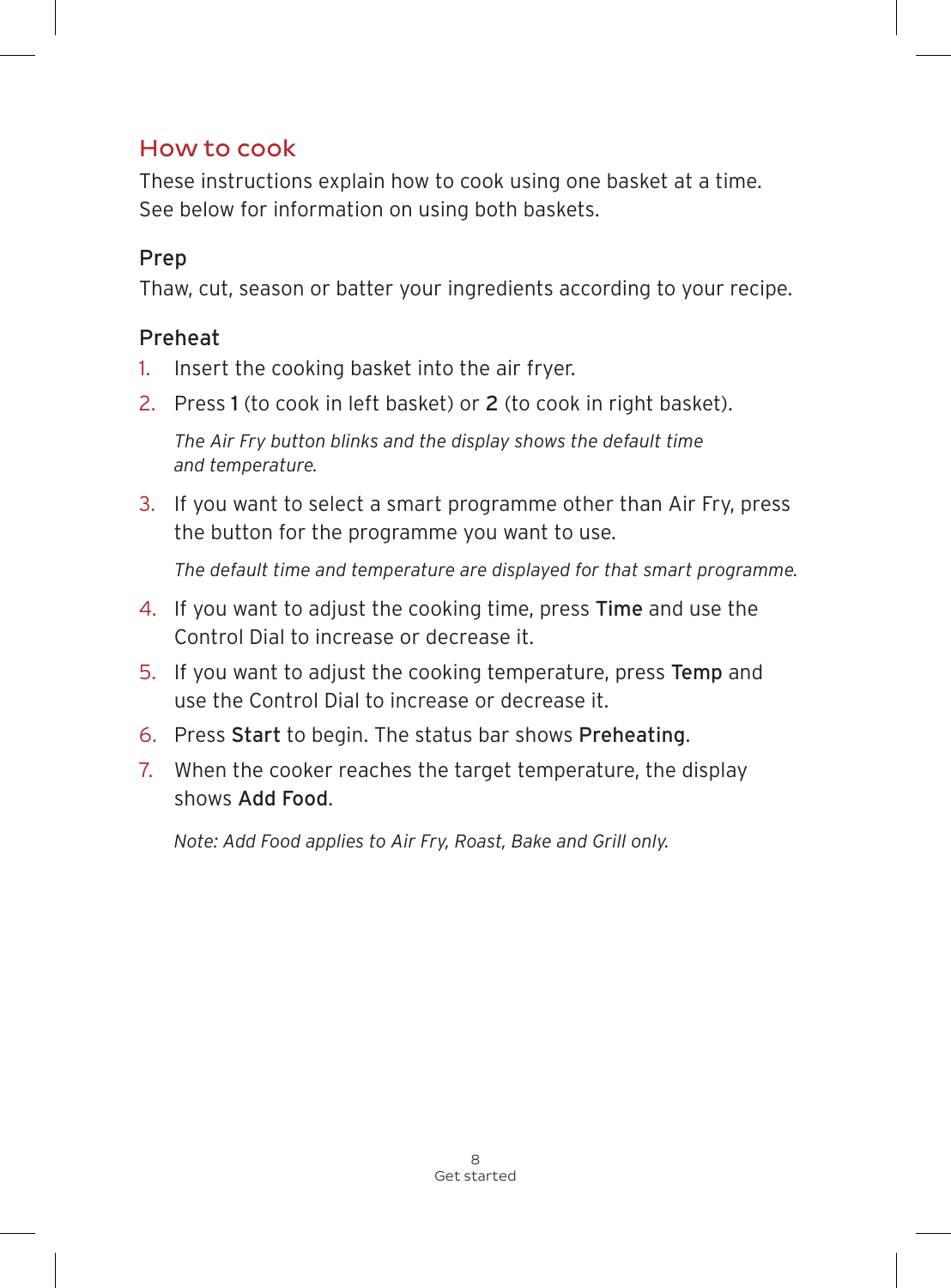#### Cook

- 1. Remove the cooking basket and place your food into the basket.
- 2. Insert the cooking basket into the air fryer.
- 3. Cooking begins and the cooking countdown timer starts.

### Turn

1. Part way through the cooking cycle the display shows Turn Food.

*If you do not remove the basket after Turn Food displays, cooking will proceed after 10 seconds.*

- 2. Remove the basket and carefully turn, flip, or rotate your food.
- 3. Insert the basket again. Cooking continues.

### Finish

When the smart programme completes, the air fryer beeps and the display shows End.

*The "Food-Ready" beep will come up 1 minute later after End (10 beeps in 10 minutes total) if the basket/door is not open.*

## Cooking in both baskets

Read the instructions for "using both baskets" on page 14 to learn how to:

- Use both baskets with different settings.
- Use both baskets with matching settings.
- Use both baskets with different settings, and have both programmes finish at the same time.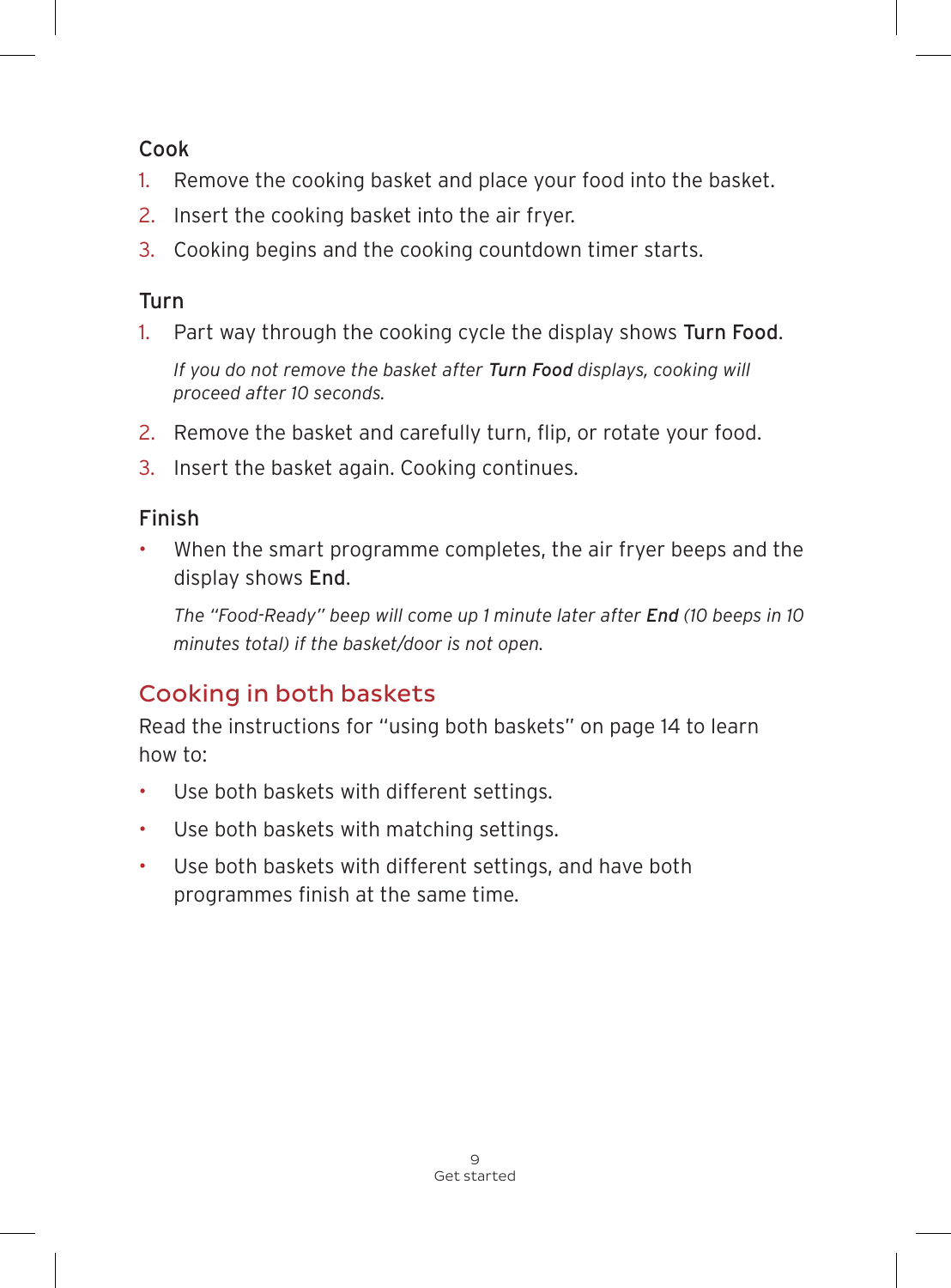## Changing cooking time during cooking

You can change the cooking time after you've started a smart programme:

- 1. Press 1 or 2 to select the basket you want to change.
- 2. Press Time and use the Control Dial to increase or decrease it.
- 3. Then press the Control Dial to confirm the change.
- 4. Press Start to continue cooking.

*If you don't press Start, cooking continues using the former settings.*

## Changing cooking temperature during cooking

You can change the cooking time after you've started a smart programme:

- 1. Press 1 or 2 to select the basket you want to change.
- 2. Press Temperature and use the Control Dial to increase or decrease it.
- 3. Then press the Control Dial to confirm the change.
- 4. Press Start to continue cooking.

*If you don't press Start, cooking continues using the former settings.*

## Cancel cooking during cooking

You can cancel cooking at any time after you've started a smart programme:

- 1. Press 1 or 2 to select the basket you want to cancel.
- 2. Press Cancel.

*If you press Cancel without selecting a basket, both baskets will be cancelled.*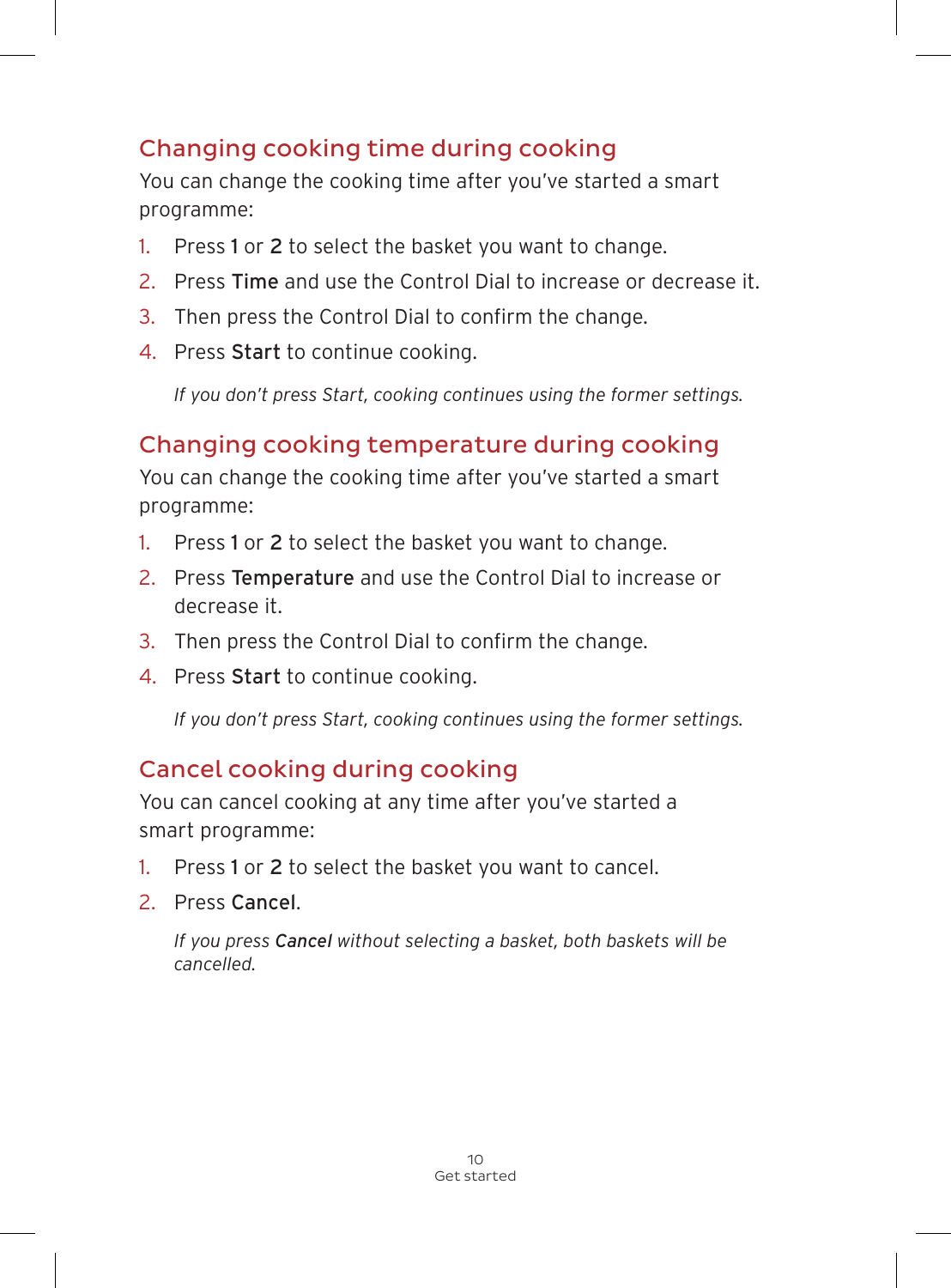# **SMART PROGRAMMES**

## Air Fry

You can air fry foods like fries, cauliflower bites, wings, nuggets and more.

| Setting             | Default               | Minimum             | Maximum           |
|---------------------|-----------------------|---------------------|-------------------|
| Temperature         | 196°C / 385°F         | 82°C / 180°F        | 205°C / 400°F     |
| <b>Cooking Time</b> | 15 minutes<br>(00:15) | 1 minute<br>(00:01) | 1 hour<br>(01:00) |

#### To air fry

- Follow the basic instructions for Cooking.
- Select "Air Fry" as the Smart Programme.

### Roast

You can roast foods like beef, lamb, pork, poultry, vegetables and scalloped potatoes, for a deliciously tender inside and browned outside.

| Setting             | Default               | Minimum             | Maximum           |
|---------------------|-----------------------|---------------------|-------------------|
| Temperature         | 205°C / 400°F         | 82°C / 180°F        | 205°C / 400°F     |
| <b>Cooking Time</b> | 18 minutes<br>(00:18) | 1 minute<br>(00:01) | 1 hour<br>(01:00) |

### To roast

- Follow the basic instructions for Cooking.
- Select "Roast" as the Smart Programme.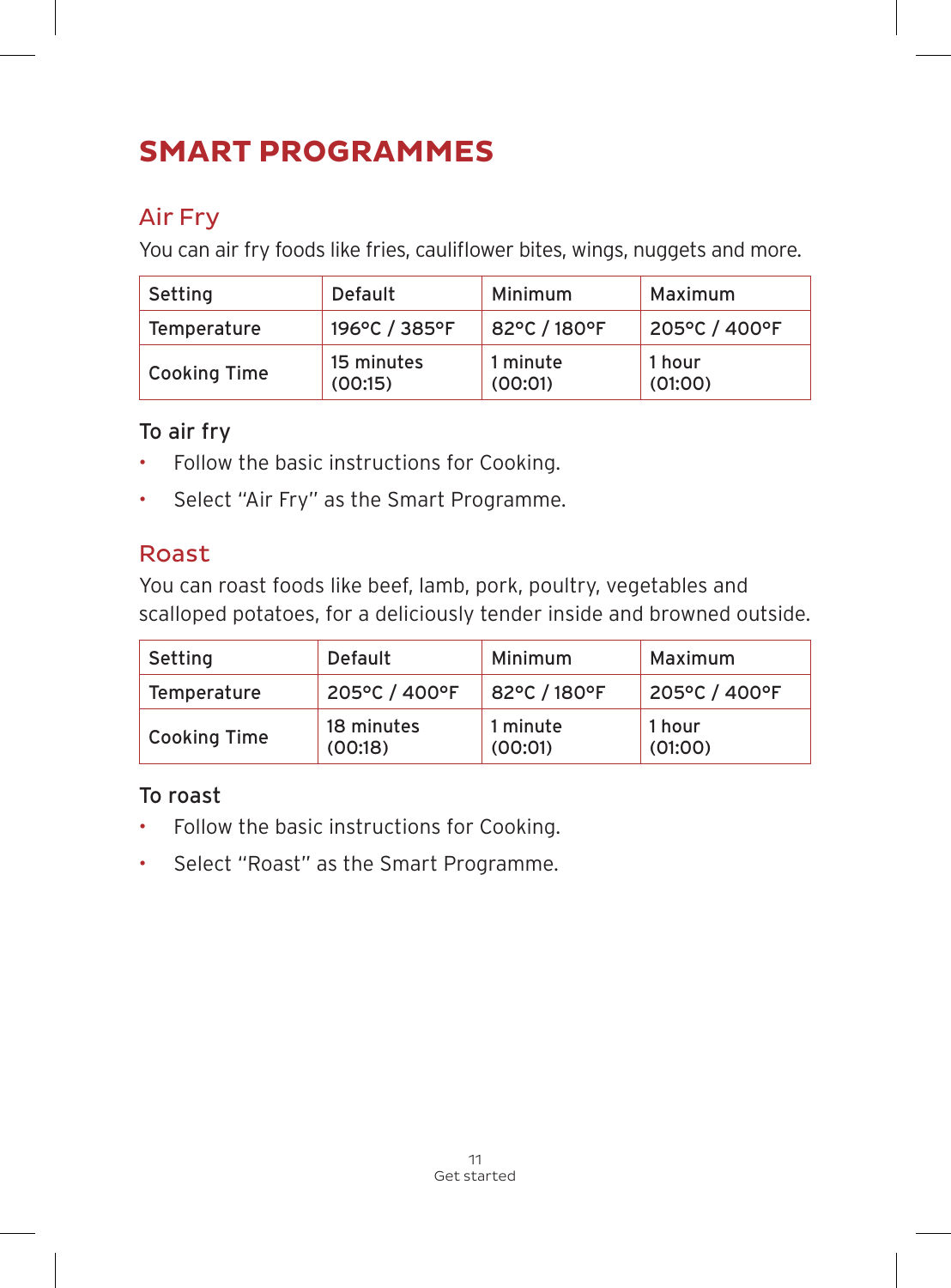### Bake

You can bake foods like breads, cakes, pastries and buns, with the Vortex Plus as your own "mini oven".

| Setting      | Default               | Minimum             | Maximum           |
|--------------|-----------------------|---------------------|-------------------|
| Temperature  | 176°C / 350°F         | 82°C / 180°F        | 205°C / 400°F     |
| Cooking Time | 20 minutes<br>(00:20) | 1 minute<br>(00:01) | 1 hour<br>(01:00) |

#### To bake

- Follow the basic instructions for Cooking.
- Select "Bake" as the Smart Programme.
- There is no need to turn the food partway through cooking.

*Leave approximately 2.5 cm of space around all sides of the baking dish to allow heat to circulate evenly.*

## Grill

Grilling uses direct top-down heating, perfect for melting cheese on French onion soup, and nachos.

| Setting      | Default              | Minimum             | Maximum               |
|--------------|----------------------|---------------------|-----------------------|
| Temperature  | 205°C / 400°F        | 205°C / 400°F       | 205°C /400°F          |
| Cooking Time | 6 minutes<br>(00:06) | 1 minute<br>(00:01) | 30 minutes<br>(00:30) |

### To Grill

- Follow the basic instructions for Cooking.
- Select "Grill" as the Smart Programme.
- There is no need to turn the food partway through cooking.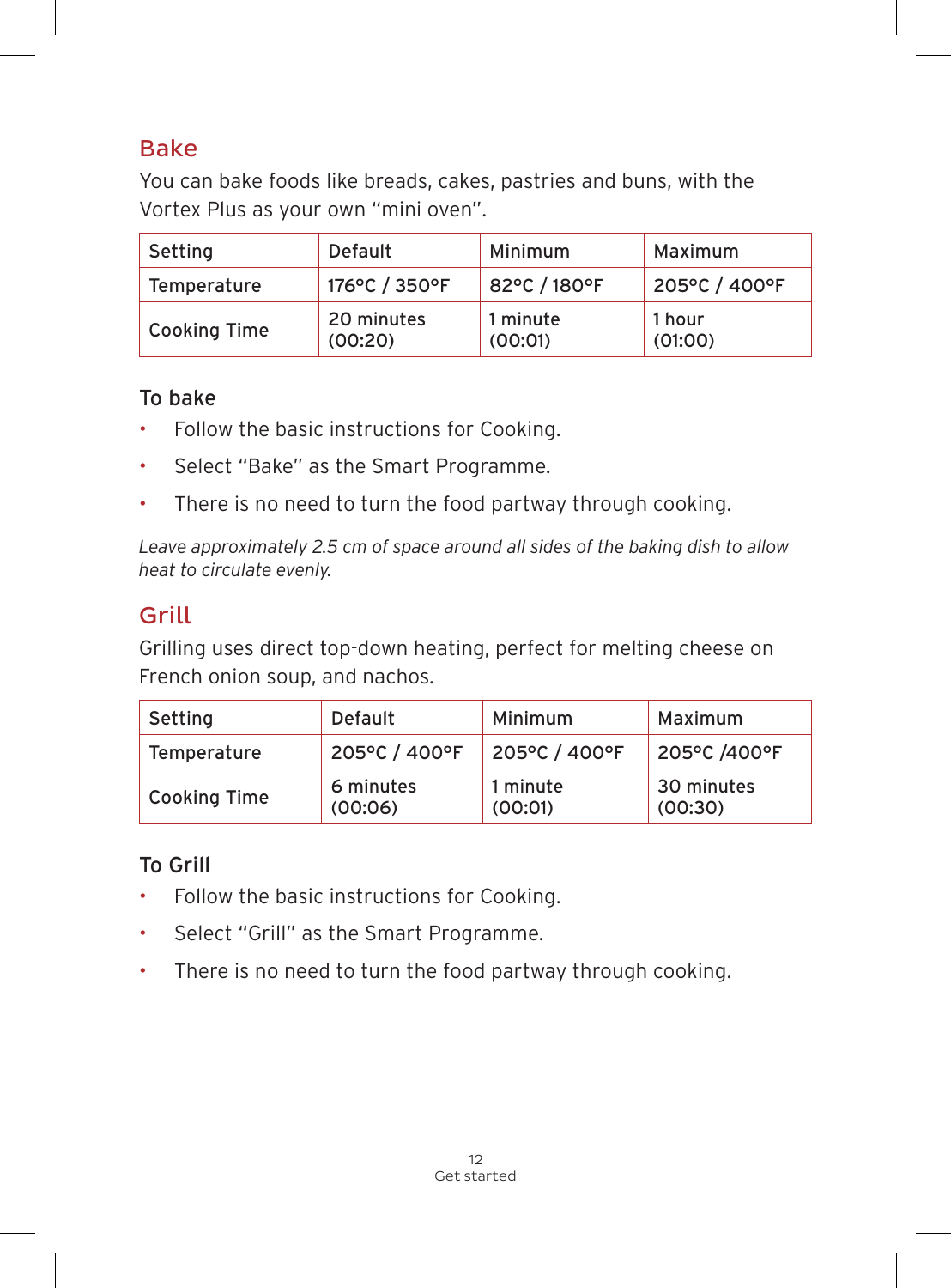## Dehydrate

Dehydrating uses low heat over a long period of time to safely dry out food items, like dried fruit, jerky and dried veggies.

| Setting             | Default            | Minimum           | Maximum             |
|---------------------|--------------------|-------------------|---------------------|
| Temperature         | 54°C / 130°F       | 35°C / 95°F       | 79°C / 175°F        |
| <b>Cooking Time</b> | 8 hours<br>(08:00) | 1 hour<br>(01:00) | 72 hours<br>(72:00) |

#### To dehydrate

- Follow the basic instructions for Cooking.
- Select "Dehydrate" as the Smart Programme.
- There is no need to turn the food partway through cooking.

## Reheat

Bring the crisp and crunch back to leftover fries, pizza and stale bread, in just a few minutes.

| Setting             | Default               | Minimum             | Maximum           |
|---------------------|-----------------------|---------------------|-------------------|
| Temperature         | 138°C / 280°F         | 49°C / 120°F        | 182°C / 360°F     |
| <b>Cooking Time</b> | 10 minutes<br>(00:10) | 1 minute<br>(00:01) | 1 hour<br>(01:00) |

### To reheat

- Follow the basic instructions for Cooking.
- Select "Reheat" as the Smart Programme.

*Once this Smart Cooking function starts, the display will show the target temperature and cooking time immediately, there's no preheating time.*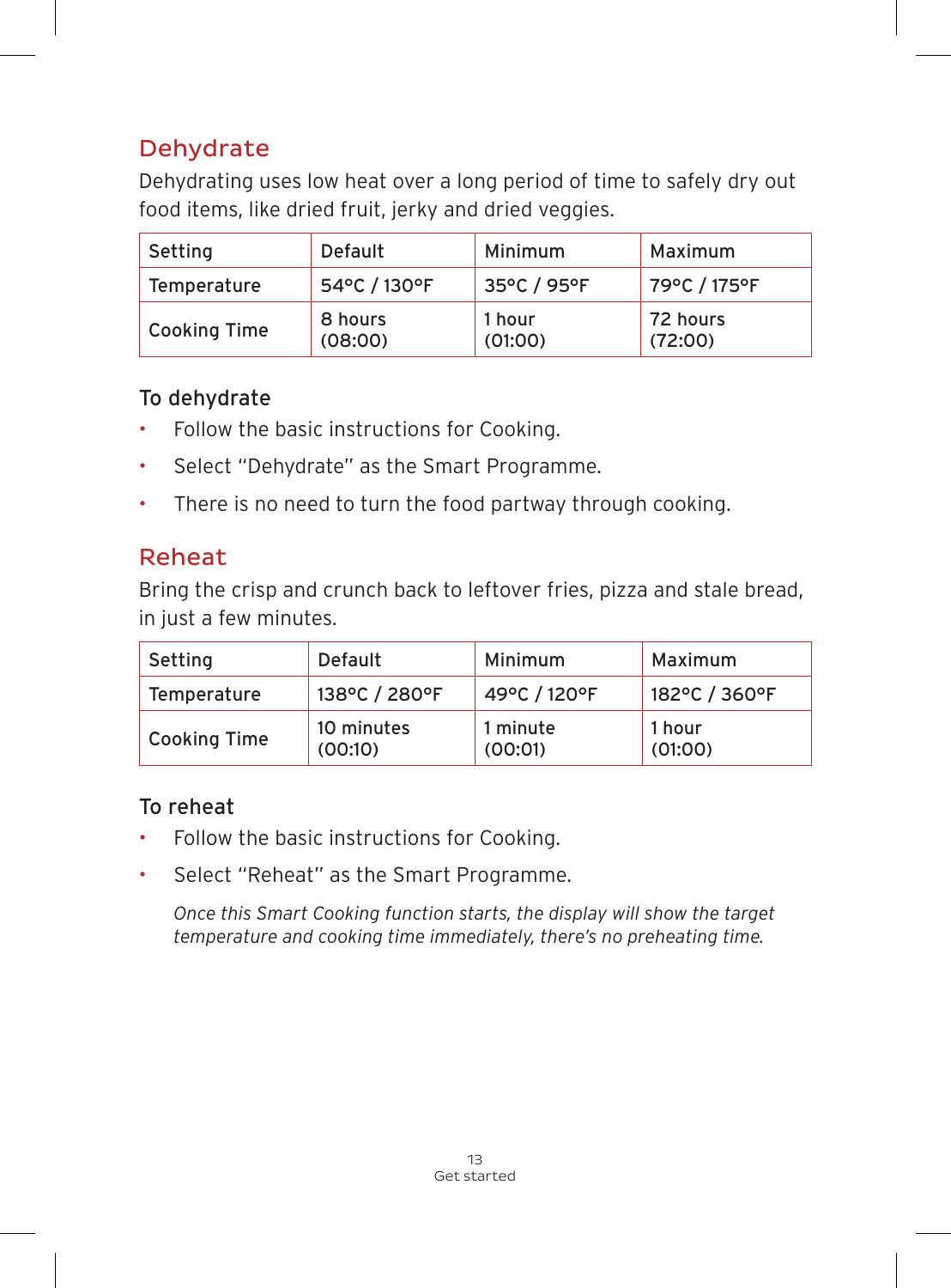# **USING BOTH BASKETS**

The Vortex Plus ClearCook Dual Air Fryer lets you cook in both baskets at the same time, with 3 options:

### Cook in both baskets

Cook in both baskets at the same time, using different programmes and settings.

### **SyncCook**

Cook in both baskets at the same time, using the same programme and settings for both.

## SyncFinish

Cook in both baskets at the same time, using different programmes and settings for each, but finish cooking at the same time.

#### How to cook in both baskets

- 1. Follow the instructions for Cooking on page 7 and any specific instructions for the smart programme you want to use.
- 2. Set up your first programme in the left basket (select 1), including any changes to time and temperature settings if you want.
- 3. Press 2 to start setting up a second smart programme in the right basket including any changes to time and temperature settings if you want.
- 4. Then press Start and continue following the instructions for Cooking.

*You can also start the first programme in the right basket (select 2) and then set up the left basket (select 1).*

#### How to SyncCook

- 1. Follow the instructions for Cooking on page 7 and any specific instructions for the smart programme you want to use.
- 2. After you've set up your first programme (in either basket) but before pressing Start, press SyncCook.

*The SyncCook icon displays.*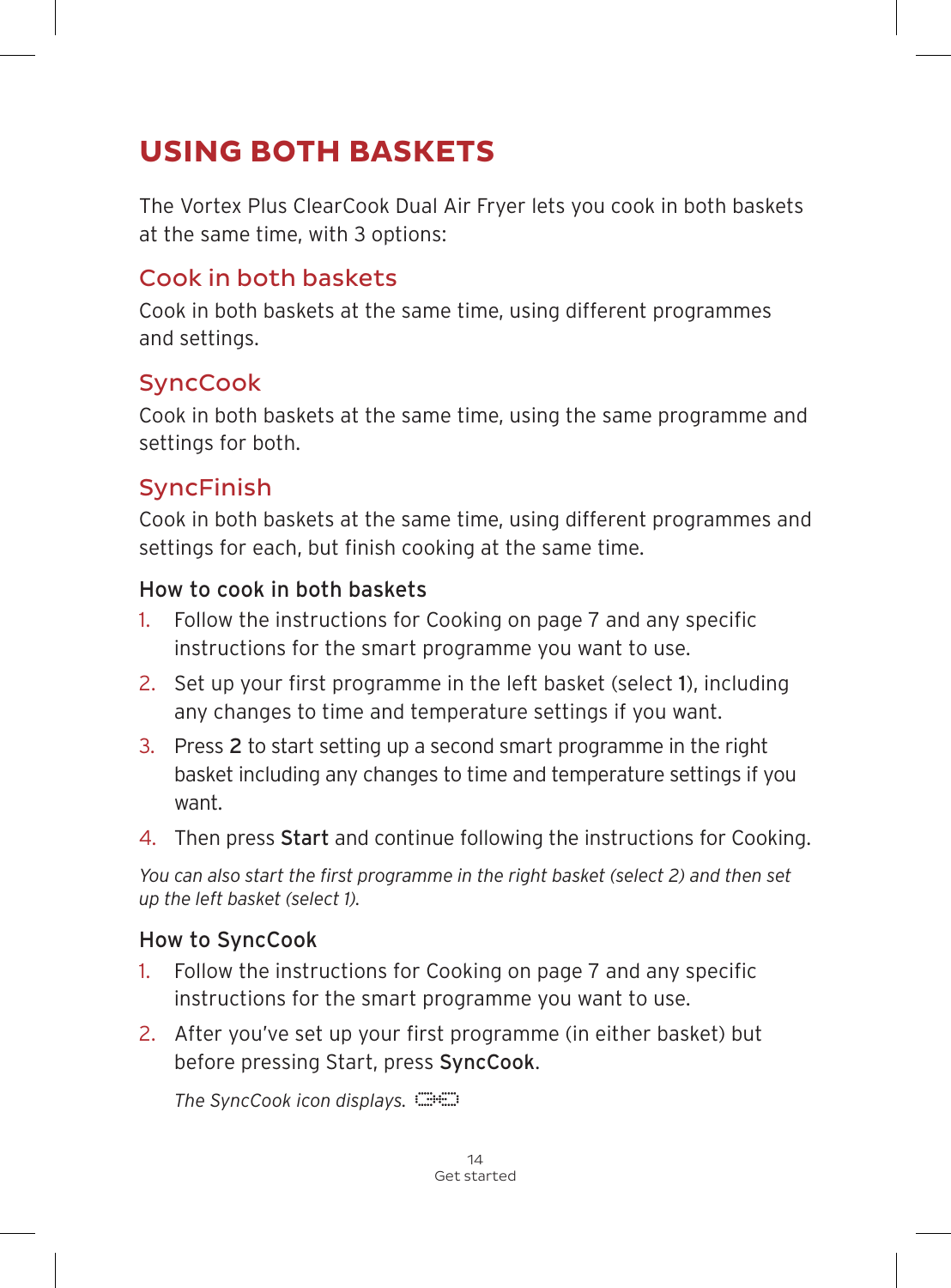3. Then press Start and continue following the instructions for Cooking.

#### *About SyncCook*

- *You can change the cooking time and temperature settings for both baskets (SyncCook will remain ON) by adjusting the cooking time or temperature.*
- *You can change the cooking time and temperature settings for either basket (SyncCook will turn OFF) by pressing 1 or 2 to select a basket to change and then adjusting the cooking time or temperature.*
- *If you remove one basket during cooking, the other basket will keep cooking. The display will still show the SyncCook icon, but the cooking times will be different in the two baskets.*

### How to SyncFinish

- 1. Follow the instructions for Cooking on page 7 and any specific instructions for the smart programme you want to use.
- 2. Set up your first programme in either basket (select 1 or 2) including any changes to time and temperature settings if you want.
- 3. Press 1 or 2 to select the other basket and start setting up a smart programme in that basket, including any changes to time and temperature settings if you want.
- 4. Press SyncFinish.

*The SyncFinish icon displays.* 

5. Press Start and continue following the instructions for Cooking.

*The air fryer will calculate the cooking times and start cooking each basket at the appropriate time so they finish together.*

### *About SyncFinish*

• *If you need to remove one of the baskets during cooking, cooking in the other basket will pause to keep the two in sync.*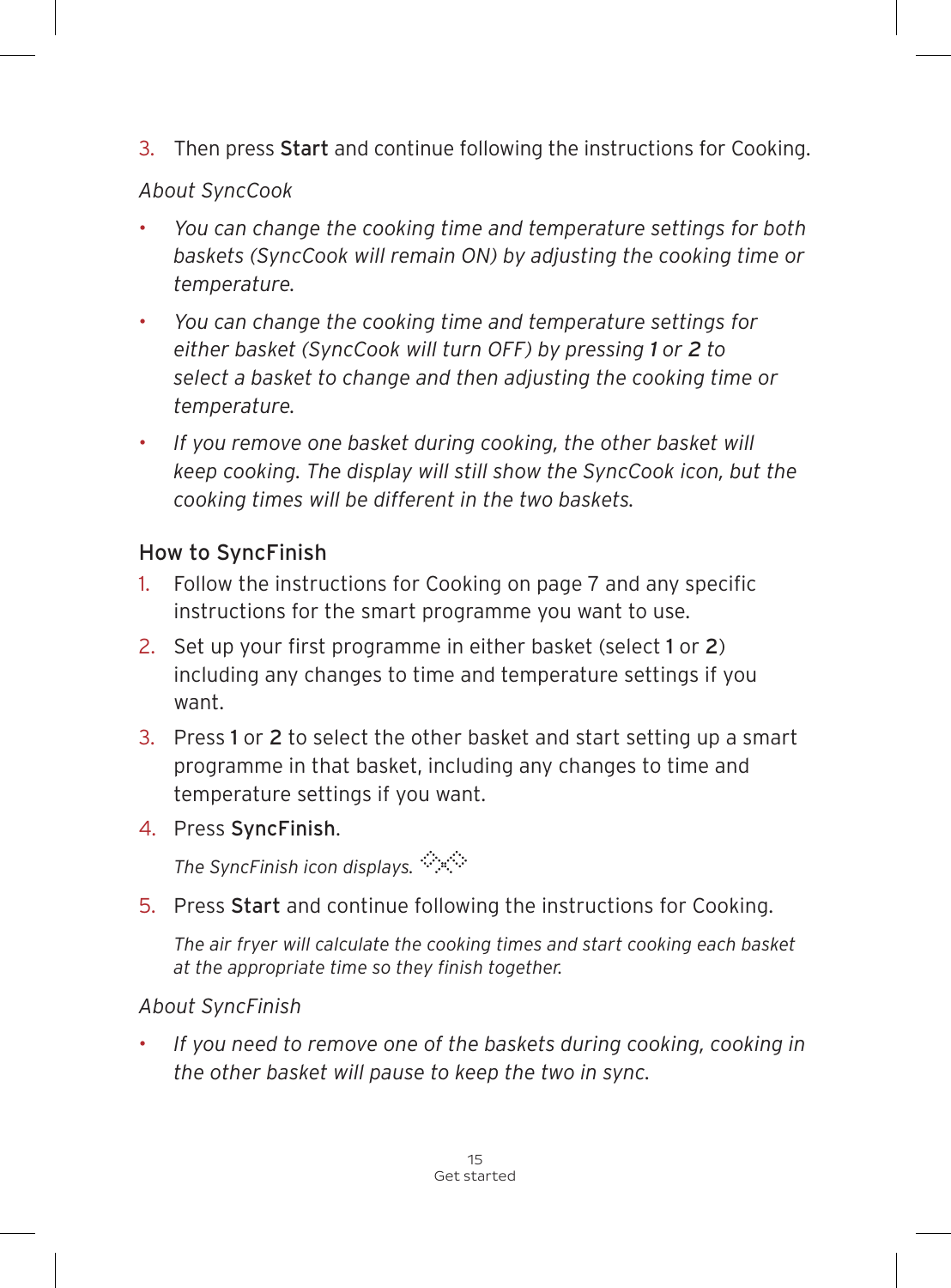## Ending SyncCook

You can end SyncCook at any time to make changes to one or both cooking programmes.

- 1. Press 1 or 2 to select the basket you'd like to make changes to. *SyncCook stops and the icon no longer displays.*
- 2. Adjust the cooking time or temperature settings and press the Control Dial to confirm the changes.
- 3. Press Start to continue cooking, with each basket cooking with its own programme and settings.

## Ending SyncFinish

You can end SyncFinish if you need to make changes to the cooking programmes by pressing Cancel. After that, reselect a programme and settings for each basket.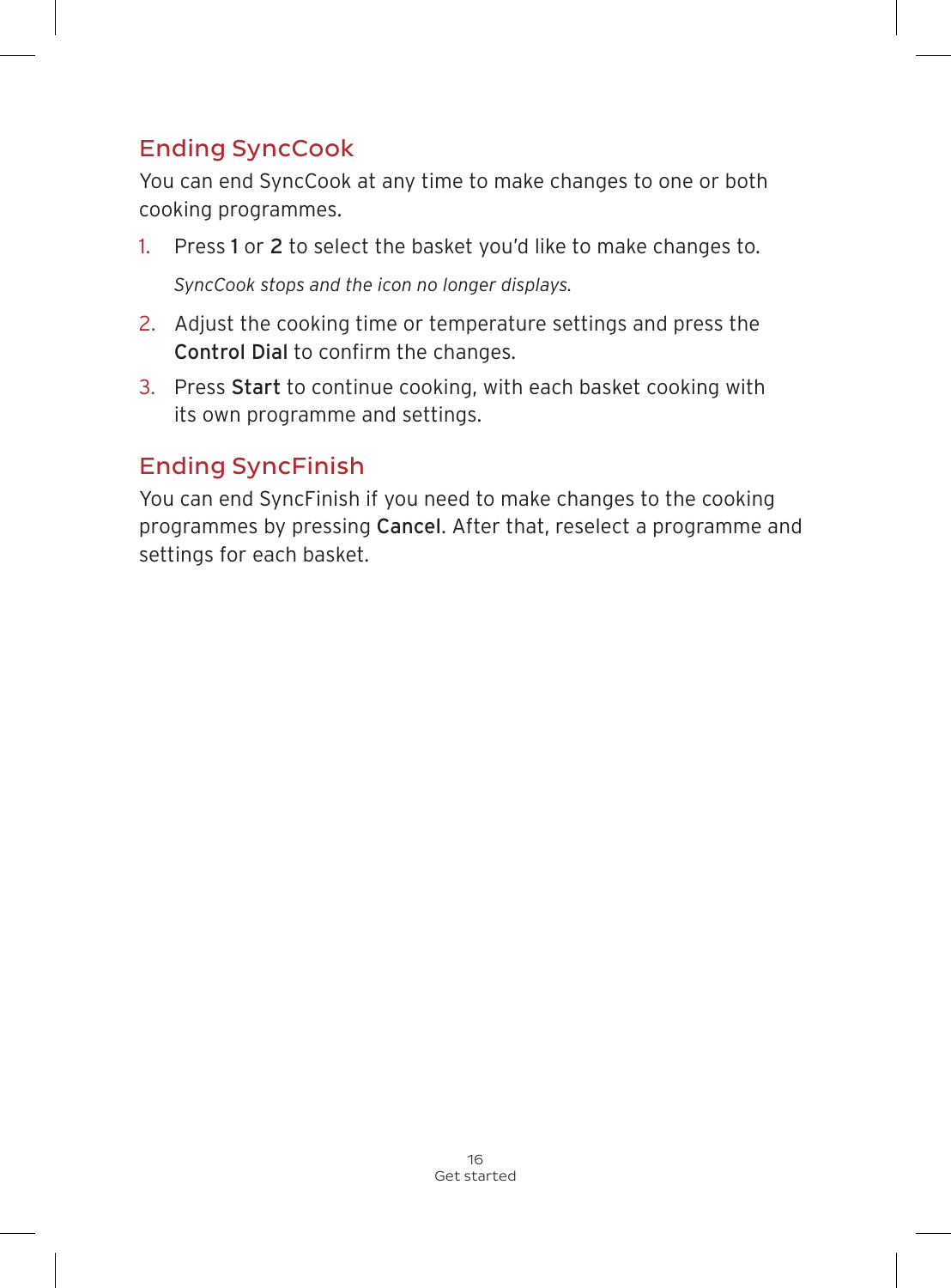# **CLEANING**

Clean your Vortex Plus after each use. Always let all parts cool to room temperature before cleaning. Before use or storing, make sure all surfaces are dry.

# **AWARNING**

To prevent electric shock, unplug before cleaning.

DO NOT immerse power cord, plug or the appliance in water or other liquid, which may result in electric shock.

| Part                          | Cleaning instructions                                                                                                                                                                                                                                                             |
|-------------------------------|-----------------------------------------------------------------------------------------------------------------------------------------------------------------------------------------------------------------------------------------------------------------------------------|
| Cooking trays                 | • Dishwasher safe.*                                                                                                                                                                                                                                                               |
|                               | • The cooking trays have a non-stick coating. Avoid using<br>metal utensils when cleaning.                                                                                                                                                                                        |
| Removable air<br>fryer basket | • Clean with a damp cloth and mild dish soap.                                                                                                                                                                                                                                     |
| Cooking                       | • Clean with a damp cloth and mild dish soap.                                                                                                                                                                                                                                     |
| chamber                       | • Always check the heating coil and cooking chamber walls<br>for oil spatter and food debris, and clean as needed.                                                                                                                                                                |
|                               | • Ensure the heating coil is dry before turning on the air<br>fryer.                                                                                                                                                                                                              |
|                               | • To remove baked-on grease and food residue from<br>the cooking chamber, spray with a mixture of baking<br>soda and vinegar and wipe clean with damp cloth. For<br>stubborn stains, allow the mixture to sit on the affected<br>area for several minutes before scrubbing clean. |
| Power cord                    | • Clean with a soft, damp cloth or sponge. Wipe dry.                                                                                                                                                                                                                              |

*\*Some discolouration may occur after machine washing, but this will not affect the cooker's safety or performance.*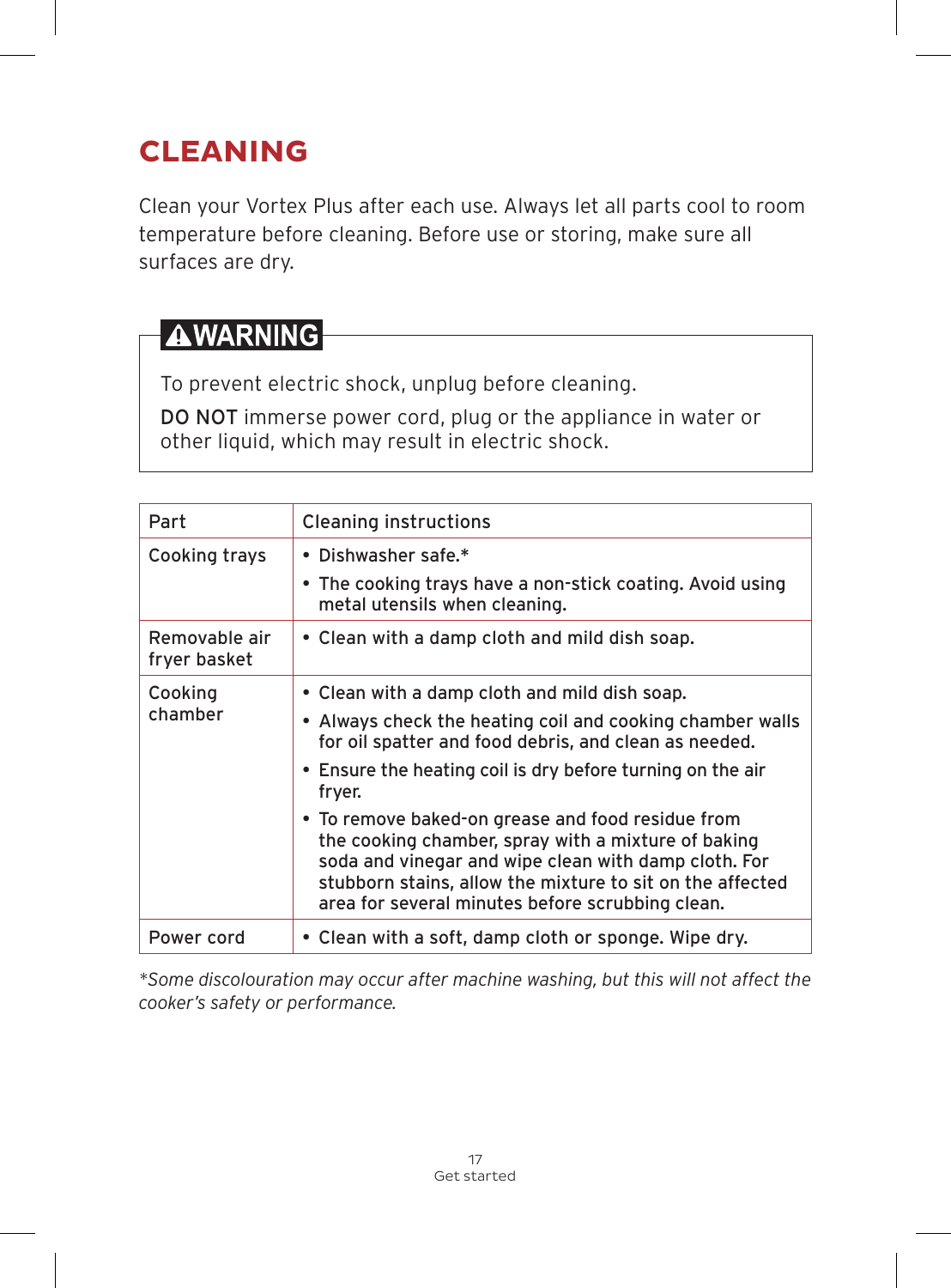# **LEARN MORE**

There's a whole world of Instant™ Vortex™ Plus information and help just waiting for you. Here are some of the most helpful resources.

### Download this manual online

instantpot.com.au

Register your product instantpot.com.au/support/register

#### Contact Consumer Care

instantpot.com.au support@instantpot.com.au 1800 251 643 or 02 9317 1000

#### Download the Instant Pot App

- 1000+ Recipes
- New User Tips
- Getting Started Videos



### Join the community



## Get started online with your new product!



### Product specifications

| Model                                 | Volume                                       | Wattage           | Power                | Weight  | Dimensions                         |
|---------------------------------------|----------------------------------------------|-------------------|----------------------|---------|------------------------------------|
| <b>DAF8132SS</b><br><b>Stainless1</b> | Total<br>8 Litres<br>Each basket<br>4 Litres | $1450 -$<br>1700W | 220-240V~<br>50-60Hz | 7.9 kgs | cm: 38.4 L<br>x 40.3 W x<br>31.7 H |

18 Get started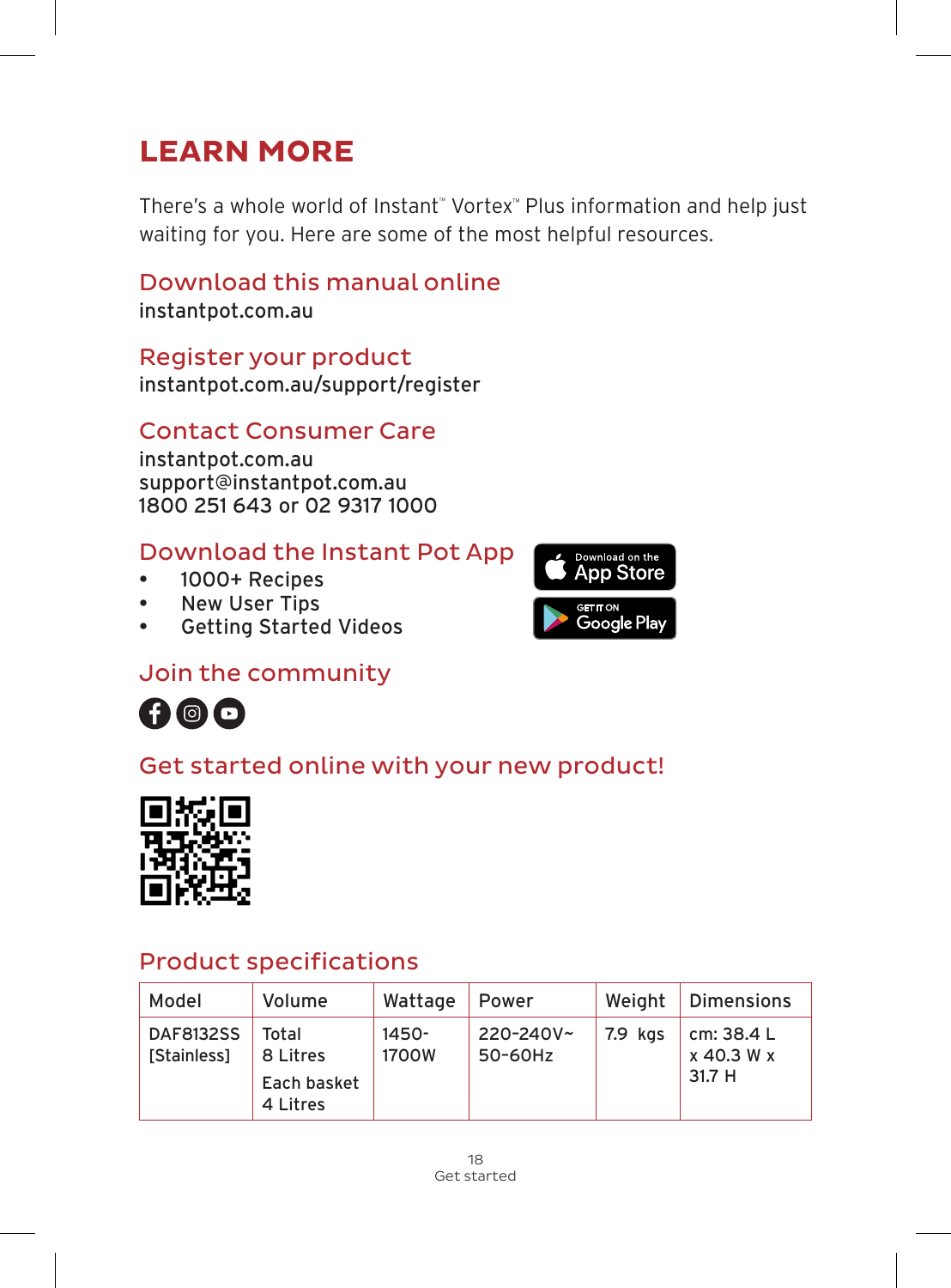# **NOTES**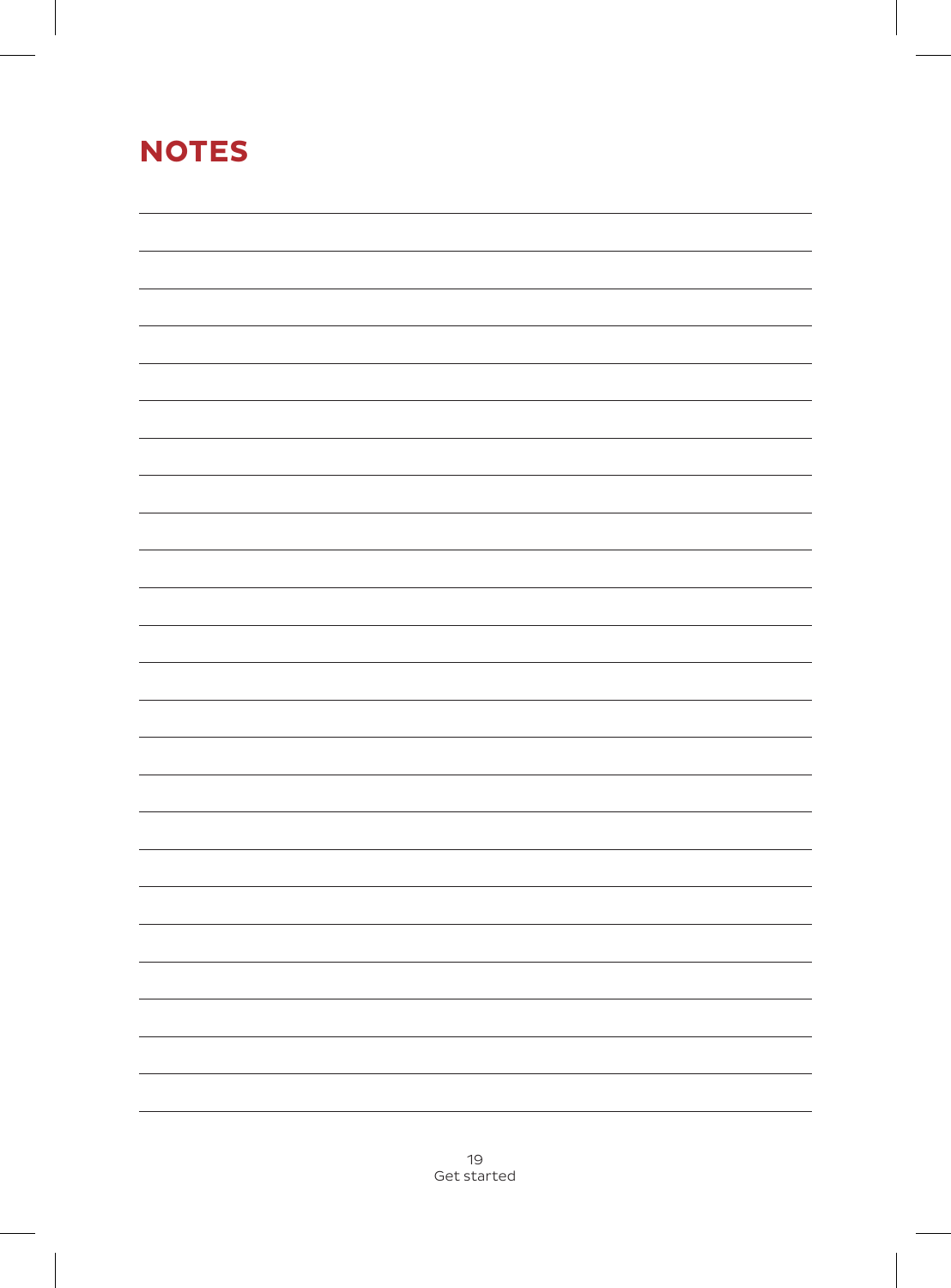# **NOTES**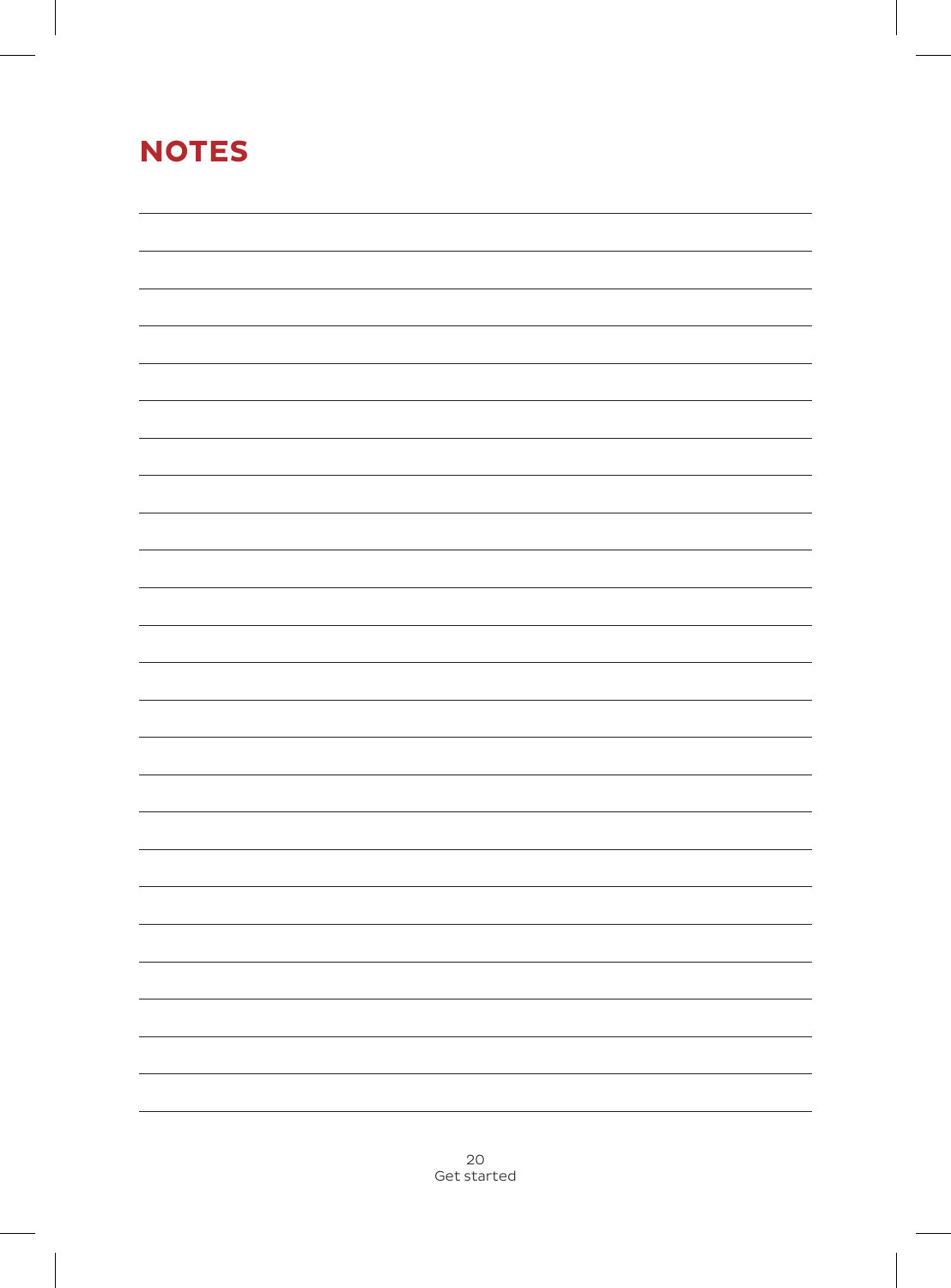# **NOTES**